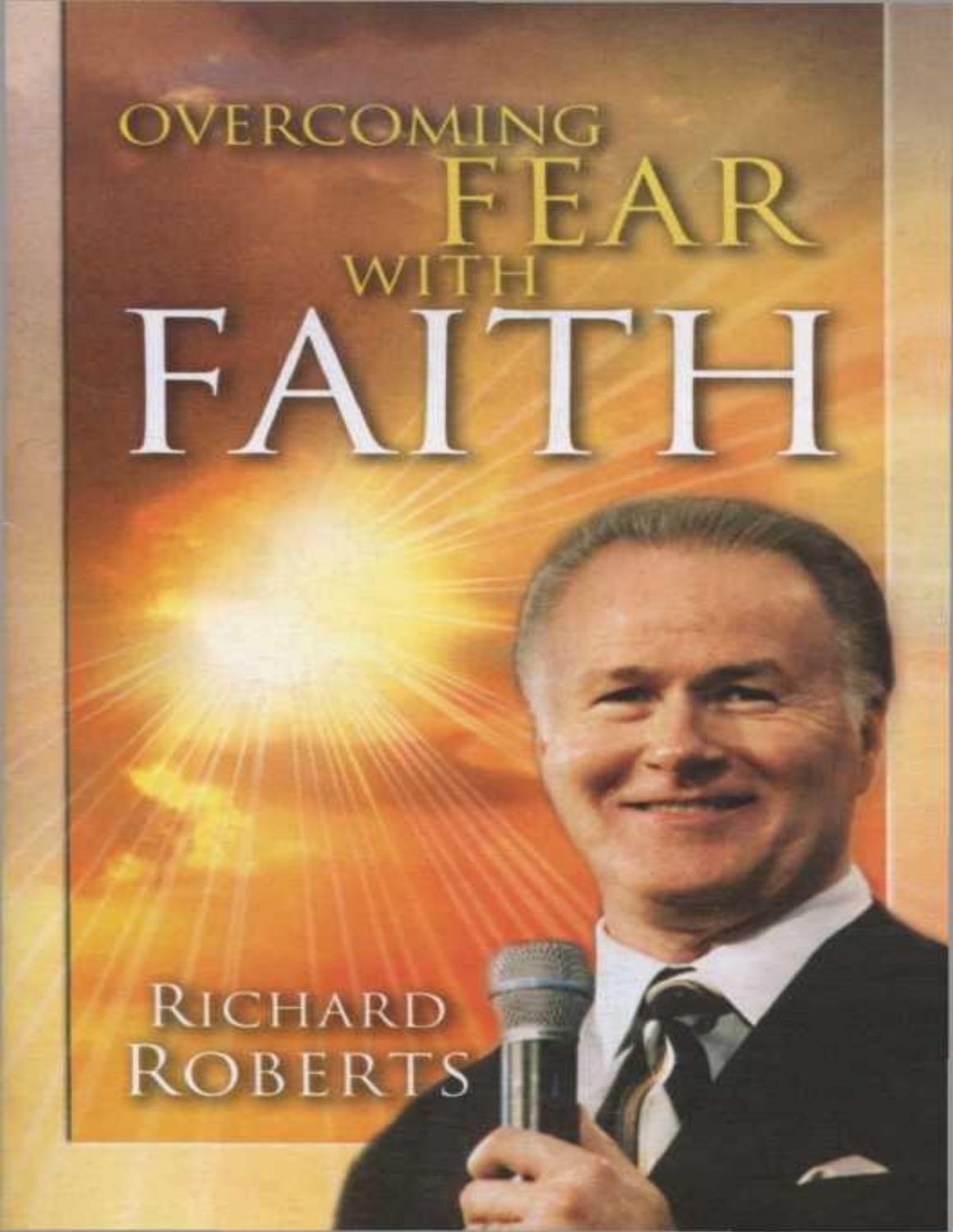## *Overcoming Fear with Faith*

*by Richard Roberts*

 $A$ re you struggling with some kind of fear in your life? Is there a fear that torments you and keeps you in bondage?

If so, I want you to know that God has a way for you to be set free from unhealthy, tormenting fear. And He's given you all the faith you need to overcome fear and live free from it forever.

I want to give you four steps that you can take to help overcome fear with your faith:

#### **1. Acknowledge that tormenting fear does not come from God**

There are two kinds of fear. One is a normal-natural kind of fear. It's a healthy respect for danger. For example, when you walk across the street, you look both ways. Or when you're walking down the sidewalk, you take a child by the hand so he or she won't dart out in front of a car. That's a normal, healthy respect for the dangers of traffic.

I remember one time when Lindsay and I were holding a crusade in West Virginia. As we left the motel to go to the service, we noticed a small child playing around the edge of an uncovered, empty swimming pool. No one was around, and naturally we became fearful for his safety. Lindsay quickly ran over, picked up the little boy, found his mother, and returned him to her safely. That's also a normal, healthy kind of fear, or respect.

But there's another kind of fear that isn't healthy. It's the kind of fear that torments our minds and tries to control our thoughts and actions. It's the kind of fear that can cause us to lose our faith.

I remember what Job said about fear in Job 3:25. If you remember the story, all of his children had died in a windstorm and he had lost his great fortune almost overnight. He cried out, *"The thing I greatly feared has come upon me."*

Thank God, there's a way we can keep those fearful thoughts from tormenting us. The first thing we can do is acknowledge that tormenting fear is not from God. Second Timothy 1:7 says, *God has not given us a spirit of fear, but of power and of love and of a sound mind.* We were not born with the kind of fear that torments us. God didn't give it to us at birth or at any other time in our lives. Tormenting fear is a fear that we learn, and I believe it comes from the devil himself.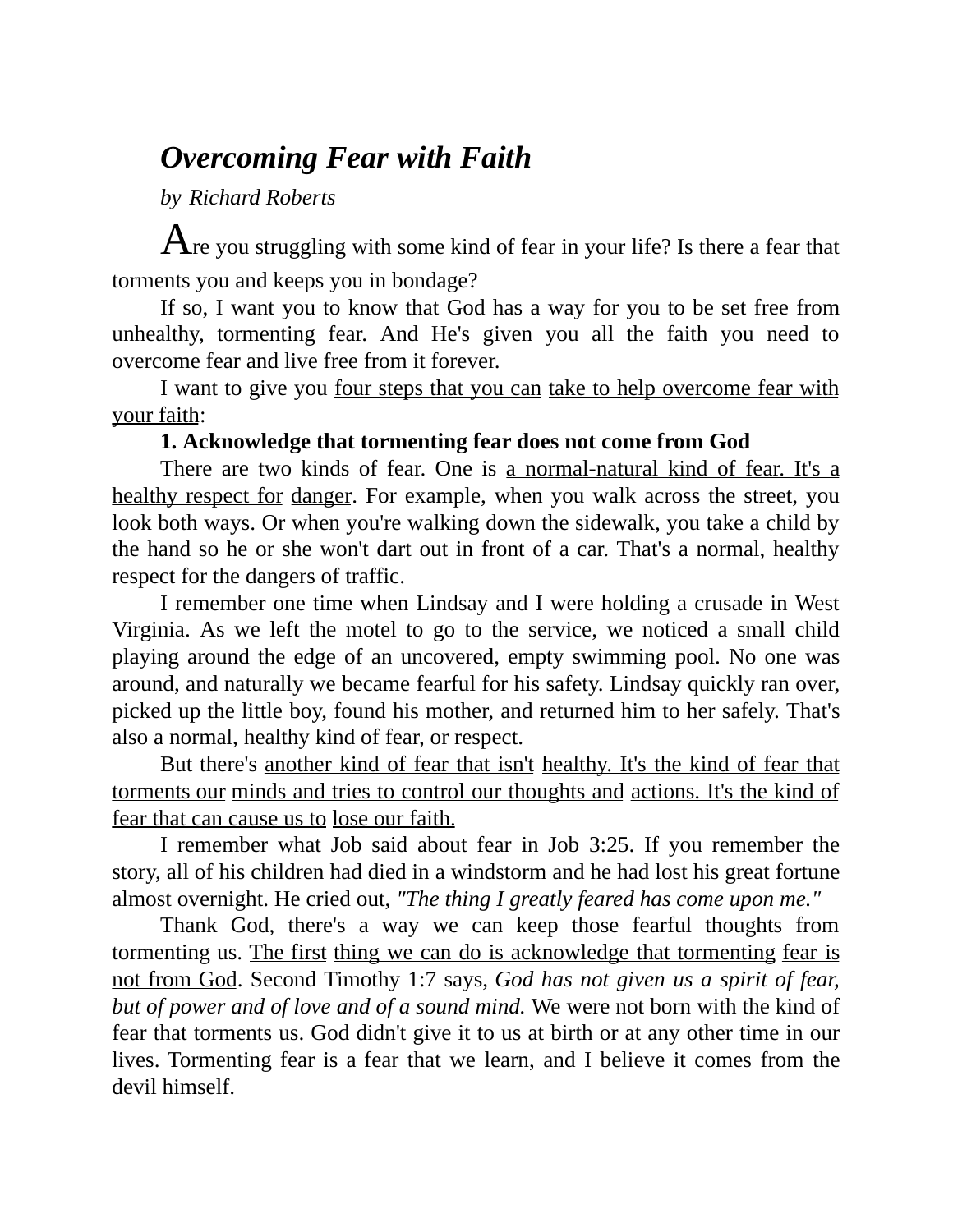If you're dealing with an unhealthy, tormenting kind of fear, first of all I encourage you to acknowledge that it did not come from God. Then you can take the next step that I'm going to share with you to help you overcome fear with your faith.

#### **2. Remember that Jesus is with you**

When I was a little boy, my family went down to the Rio Grande Valley in Texas where my great-grandparents were living. My little sister, Roberta, and I stayed in the same room while we were there. Roberta was afraid of the dark and was used to sleeping with a night-light. But one night somebody turned out all the lights. She immediately began to cry and turn from one side to the other. I realized I wasn't going to get any sleep, so I put my arm around her and said, "Roberta, go to sleep. Jesus is awake all night." What I said calmed her down. She turned over and went right to sleep.

Without realizing it, I had latched on to one of God's great truths. Roberta needed to remember that Jesus was with her. She needed to know that Jesus was beside her, even in the dark, and that He never goes to sleep on the job (Psalm 121:3,4)!

When fear tries to torment, our minds, we need to remember that when we've trusted in Jesus, He's right beside us with all of His power . I have a story I want to share with you that illustrates that.

In Mark 5:21-42, Jesus was walking down the road, surrounded by a great crowd of people. A man named Jairus, who was a ruler in the Jewish synagogue, walked up to Him and fell down at His feet to worship Him. He asked Jesus to come to his house and heal his little daughter who was near death. And Jesus agreed to go with him.

As they were walking, one of Jairus' servants met them and said, "Jairus, you don't need to trouble Jesus anymore. Your daughter is dead."

Can you imagine the fear that must have struck Jairus' heart? But Jesus turned to him and said, "Fear not, believe only." In other words, He was saying, "Jairus, you don't need to be afraid. I'm right here with you. Just keep on believing for a miracle." And when they reached Jairus' house, Jesus brought healing to his daughter and restored her life!

No matter what kind of fearful situation you may be faced with today, I want you to know that if you've asked Jesus Christ to come into your heart. He is *always* by your side. He said in Hebrews 13:5 that He will never leave you or forsake you. He has promised to stay by your side and help you overcome fear by encouraging your faith.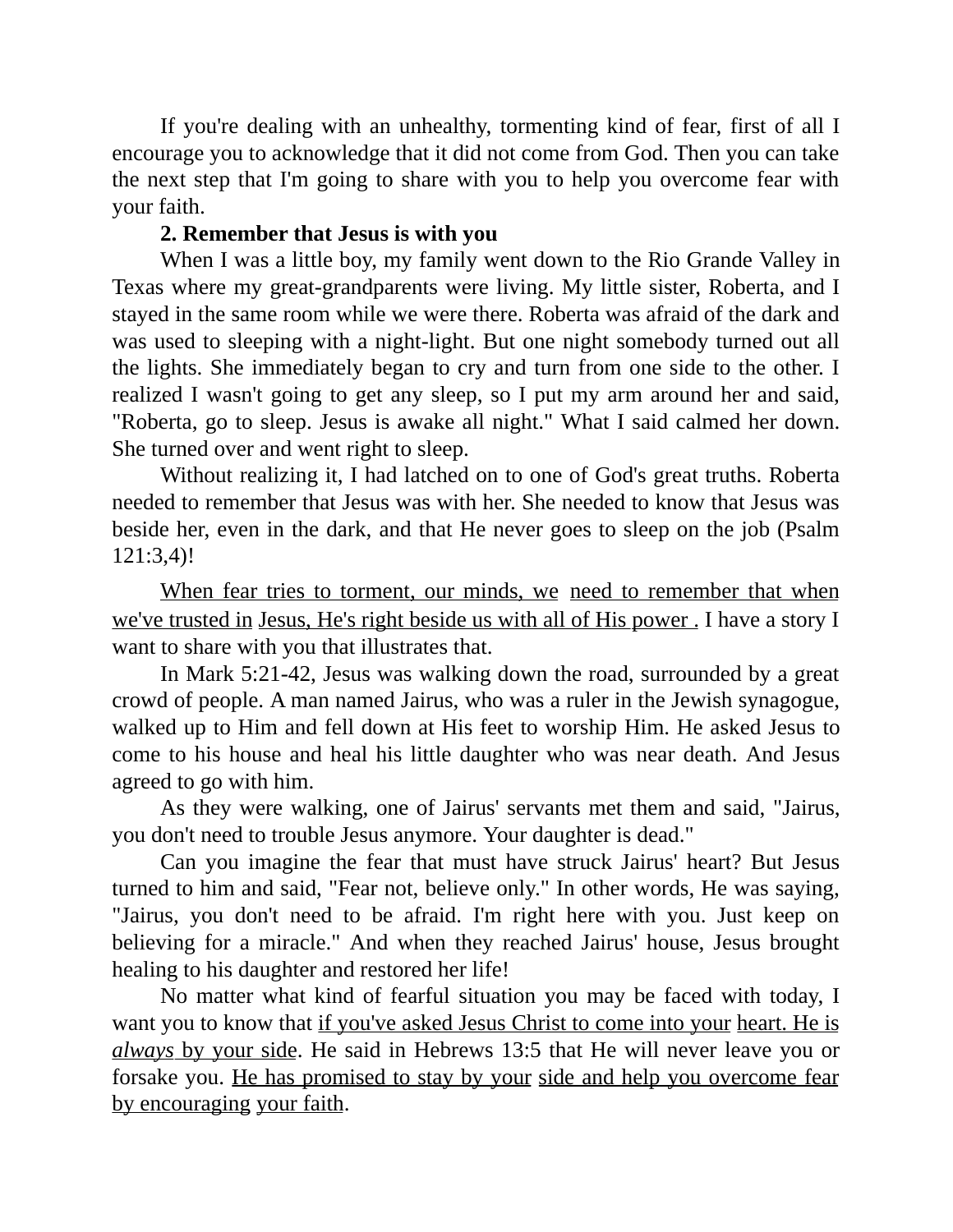But perhaps you don't know the Lord as your personal Savior. Maybe you're not sure whether He's walking by your side or not. If I'm describing the way you feel, I encourage you to pray this prayer from your heart:

*Lord Jesus, I ask You to make Yourself real to me. I want to know You as my personal Lord and Savior. I want to know that You're walking by my side.*

*Come into my heart, Lord Jesus. Save me.*

*Cleanse me. Heal me. Forgive my sins.*

*I promise to honor You all the days of my life. I will lift up Your name and follow You forever. In Jesus' name I pray. Amen.*

I hope you'll let me know if you prayed that prayer with me so I can send you a *free* copy of my booklet, *How To Live Your New Life!* I've included our mailing address, telephone number, and e-mail address at the end of this booklet so we can stay in touch.

#### **3. Know that you already have faith**

I believe one of the most important things I could say to you today is this: You already have the faith you need to overcome fear. Romans 12:3 kjy says that *God* [has] *dealt to every man the measure of faith.*

Not long ago I heard from a woman who attended one of my crusades. During the meeting she discovered that she had the faith she needed to be set free from tormenting fear. She told me:

"Richard, I attended one of your services at the municipal auditorium, and I am very glad I did! Ten years of pain and fear went away that night

"Ten years ago I was in a very serious car accident. All the bones in my right hand were crushed and the doctors said I would never write again. I have suffered with terrific pain for all of those years.

"But worse than that, I was in constant fear. I was afraid that my hand would never be completely healed. I actually suffered more from the fear than I did from the pain.

"But the night I went to your meeting, a whole new way of living started for me. During your sermon you said that everyone has faith, and that when we use our faith we can overcome our fears. When you said that, I realized that I really do have faith. Then I felt God's healing power enter my body, mind, and spirit.

"Since that time I haven't had one bit of pain, and I haven't been living in fear. I now have full use of my right hand. Thank God, I am completely healed!

"I want to thank you for teaching me that I have faith, and that I can use my faith to overcome any type of fear. My life hasn't been the same since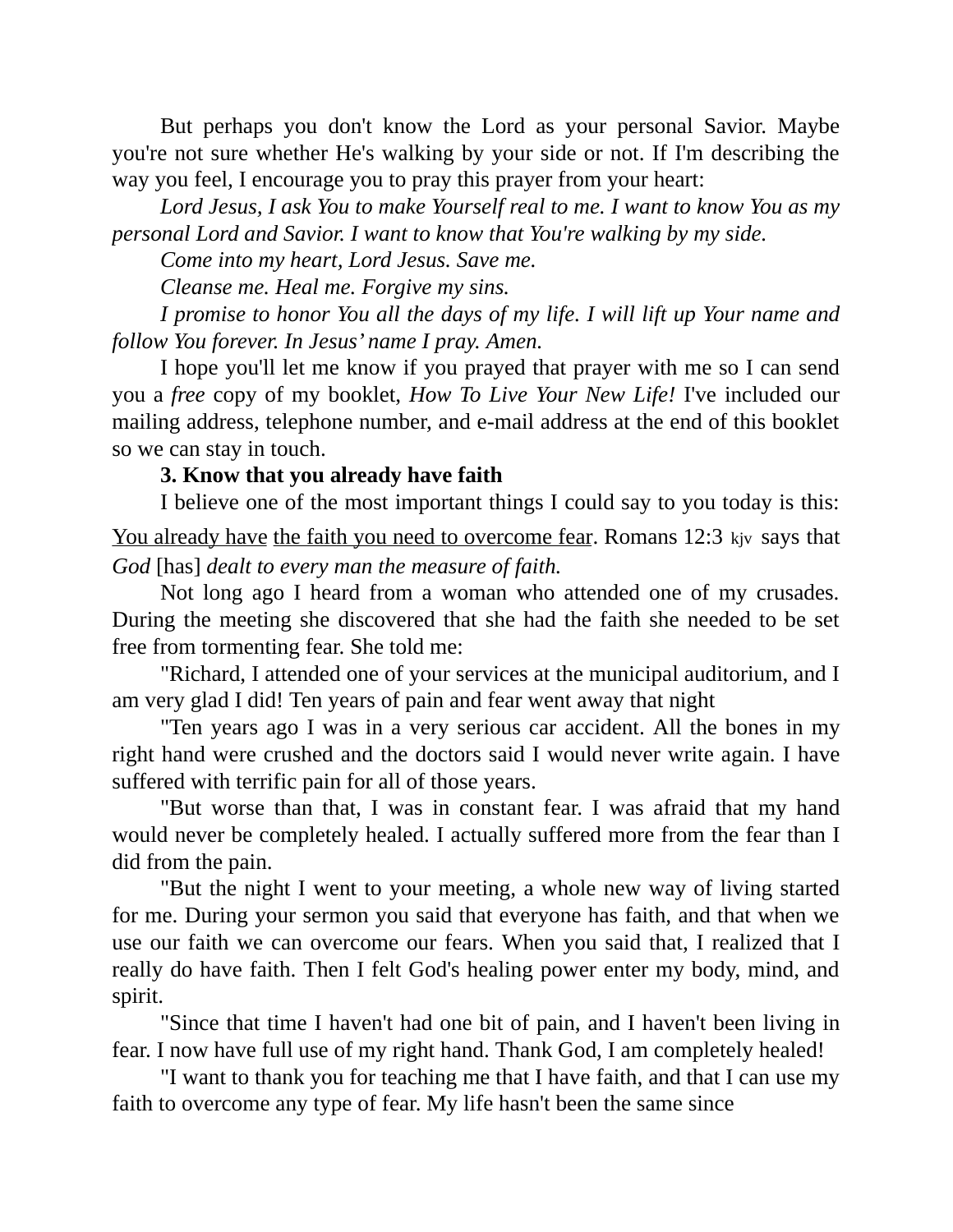Isn't it wonderful to know that you have faith, just like this woman does? You see, faith is something that you use every day, in almost everything you do —even in something as simple as sitting down in a chair. You have faith that the chair is designed in a way that it will support you without falling over. If you didn't have faith, you would have to inspect that chair every time you sat in it. But when you start to sit down in a chair, you feel comfortable and confident that the chair is going to do what it's supposed to do.

Now let me encourage you to take this next very important step so you can overcome fear with your faith.

#### **4. Act on the faith you have**

Let's look for a moment at the way Jairus acted on his faith to help him overcome fear. When his servants told him that his daughter was already dead, Jesus said to him, "Don't be afraid. Only believe." That tells me that Jesus wanted Jairus to do something with his faith—to focus his faith on believing for his daughter's healing instead of focusing on the terrible news his servants had brought him. And I believe God wants us to do something with our faith too. He wants us to put our faith to work—to act on our faith—so we can use it to overcome our fears.

You see, fear is a powerful emotion all of us have to deal with. The secret to overcoming unhealthy, tormenting fear is to feed your faith on the Word of God until your faith grows strong enough to drive out the fear. Romans 10:17 says, *Faith comes by hearing, and hearing by the word of God.*

If you're dealing with fear about a sickness that's attacking your body, you can feed your faith on Scriptures that talk about healing. I believe the more of God's Word on the subject of healing that you get down into your spirit, the less fear you're going to have about your health.

If you're living with fear about not being able to pay your bills, you can feed your faith on what God's Word says about finances. And you can sow your seeds of faith to the Lord, according to Luke 6:38, in order to reap a harvest of miracles. As you act on God's Word, your faith can begin to grow and drive out your fear.

Above all, as you feed your faith on the Word of God, you can get to know the Lord better. And I believe the better you get to know the Lord, the more you will realize that you can trust Him...and the less the devil will be able to torment you with fear.

### **I want to pray with you**